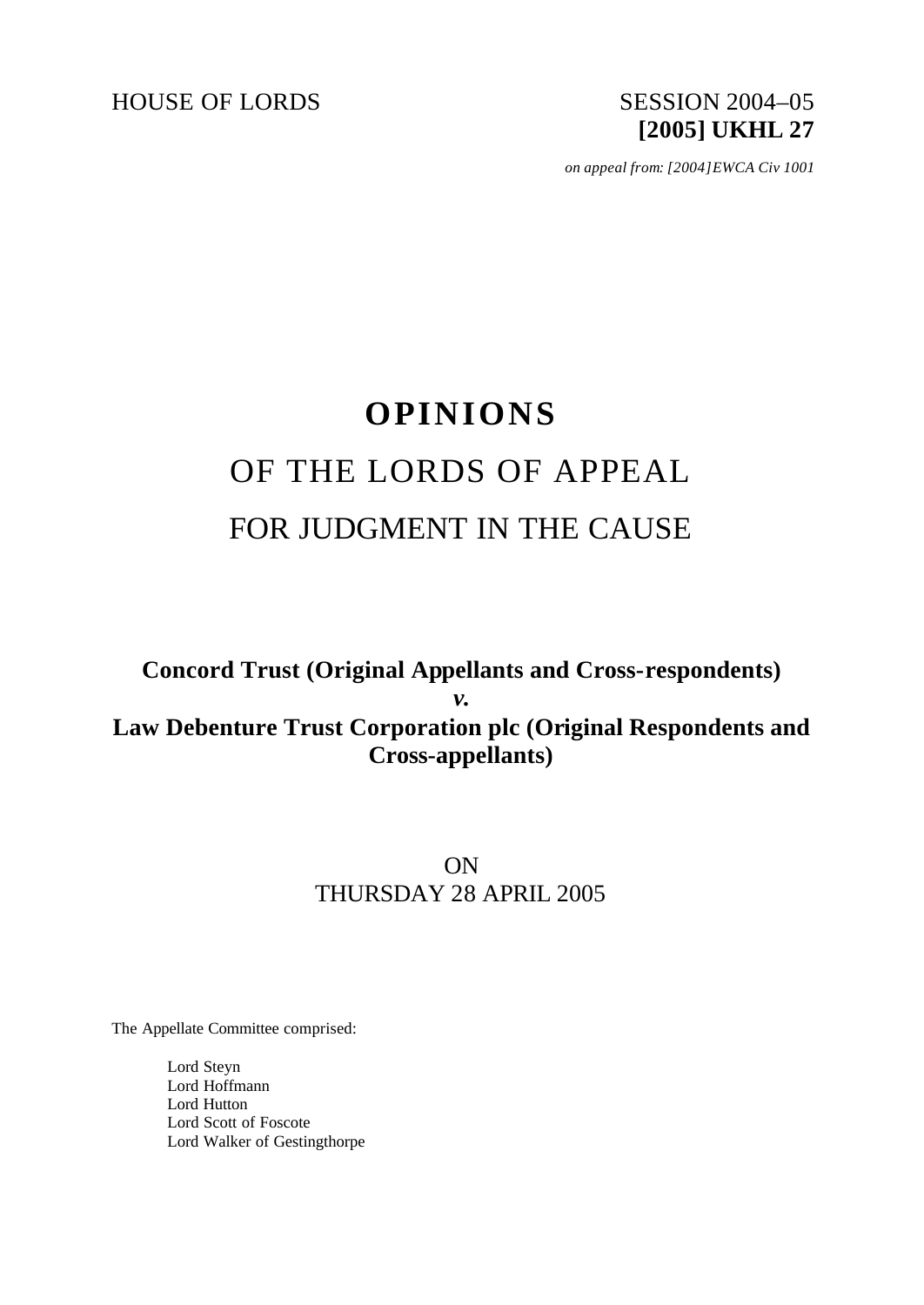#### **HOUSE OF LORDS**

#### **OPINIONS OF THE LORDS OF APPEAL FOR JUDGMENT IN THE CAUSE**

#### **Concord Trust (Original Appellants and Cross-respondents)** *v.* **Law Debenture Trust Corporation plc (Original Respondents and Crossappellants)**

#### **[2005] UKHL 27**

#### **LORD STEYN**

My Lords,

1. I have had the advantage of reading the opinion of my noble and learned friend Lord Scott of Foscote. I agree with it. For the reasons given by Lord Scott I would make the order which he proposes.

#### **LORD HOFFMANN**

My Lords,

2. I have had the advantage of reading in draft the speech of my noble and learned friend Lord Scott of Foscote. For the reasons he gives, with which I agree, I would make the order which he proposes.

#### **LORD HUTTON**

My Lords,

3. I have had the advantage of reading in draft the opinion of my noble and learned friend Lord Scott of Foscote. I agree with it and for the reasons which he gives I would make the order which he proposes.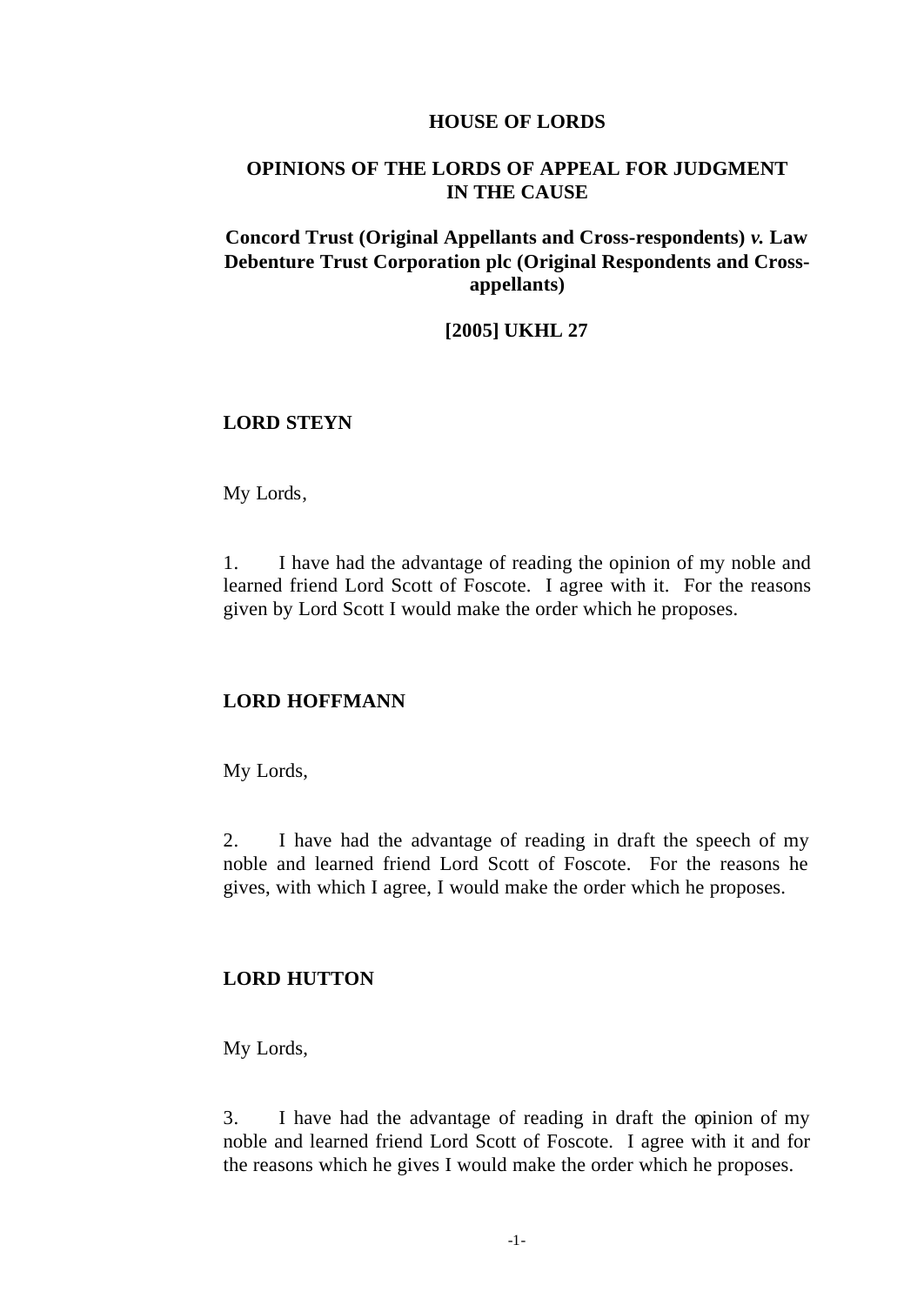#### **LORD SCOTT OF FOSCOTE**

My Lords,

*The Issues*

4. This appeal requires two issues to be decided. The first is a short point of construction of Condition 12 of the terms ("the Bond Terms") applicable to a Eurobond issue of  $\bigoplus$ 10 million 2 per cent bonds ('the Bonds') which fall due for payment in December 2005. The Bonds were issued in 1999 by Elektrim Finance BV ("Elektrim Finance") and guaranteed by Elektrim Finance's parent company, Elektrim SA. When it is not necessary to distinguish between the two companies I will, for convenience, refer to them together as "Elektrim". In November 2002 the Bonds were restructured, the principal sum outstanding being increased to the  $\epsilon$ 510 million. The Bond Terms, as amended, were set out in the 2nd Schedule to a Trust Deed dated 15 November 2002. The parties to this Trust Deed were Elektrim and the Law Debenture Trust Corporation plc ("the Trustee"). The Bonds are marketable securities, traded internationally. There is no contractual privity between Elektrim on the one hand and the bondholders on the other hand. The covenants by Elektrim for payment of the principal sum and interest due on the Bonds were covenants entered into with the Trustee (see clauses 2, 7 and 8 of the Trust Deed). Concord Trust holds some 10 per cent in value of the Bonds.

#### 5. Condition 12 of the Bond Terms provides that:

"The Bond Trustee at its discretion may, and if so requested in writing by the holders of at least thirty per cent in principal amount outstanding of the Bonds or if so directed by an Extraordinary Resolution of the Bondholders shall (subject in each case to being indemnified to its satisfaction), give notice to the Issuer and the Guarantor that the Bonds are, and they shall immediately become, due and repayable at their relevant redemption value, together with the accrued Interest Amount as provided in the Bond Trust Deed, upon the occurrence of any of the following events ("Events of Default") ... ".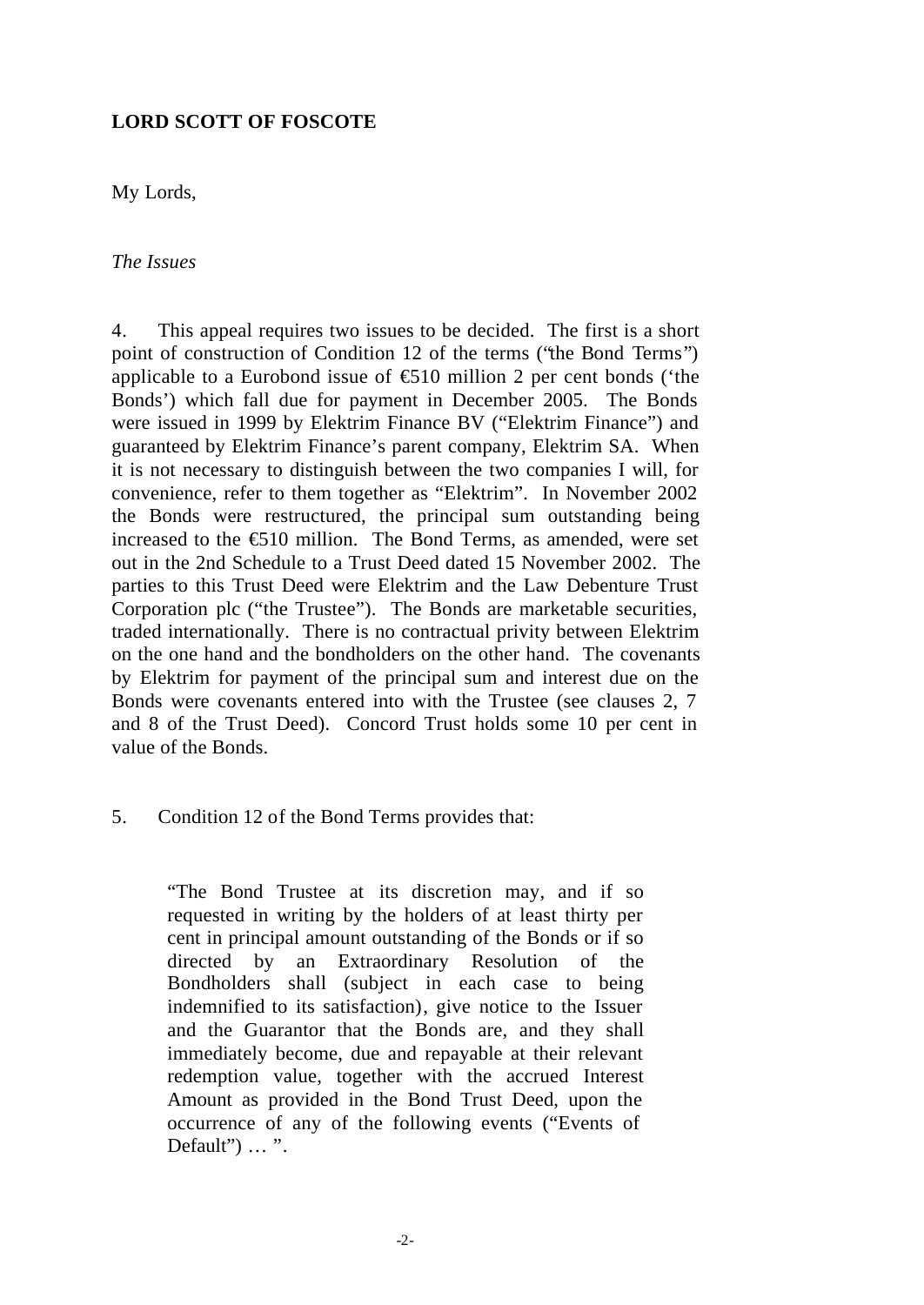6. Fourteen potential "Events of Default" were described. The second of them included a failure by Elektrim "to perform or observe" any of its obligations under the Bonds or the Trust Deed (see para.(ii) of Condition 12). However a proviso to Condition 12 has the result that a paragraph (ii) failure does not qualify as an Event of Default unless the Trustee has certified that the failure "is materially prejudicial to the interests of the Bondholders."

7. The first issue is whether, on the true construction of Condition 12 and in the events which have happened (which I will later describe), the Trustee is obliged (subject to its indemnity rights) to give a Condition 12 notice of acceleration to Elektrim. On this issue Concord is the appellant and the Trustee is the respondent. The Trustee's contention is that it cannot come under an obligation to give a notice of acceleration if Elektrim challenge the existence of the Event of Default proposed to be relied on.

8. The second issue bears upon the first. The Trustee and Concord agree that the Trustee can insist on being "indemnified to its satisfaction" against the costs of meeting a challenge by Elektrim to the existence of the Event of Default in reliance on which the proposed notice of acceleration would be given, or indeed, a challenge by Elektrim to the validity of the notice of acceleration on any other ground. But the Trustee contends that it is entitled also to be indemnified to its satisfaction against its possible liability in damages to Elektrim if it should transpire that the notice of acceleration was invalid and that the service of the notice on Elektrim has caused Elektrim to suffer commercial or financial loss. Concord, however, contends that a cause of action in damages for loss caused to Elektrim by the giving of an invalid notice of acceleration is a mirage. Absent fraud or bad faith, which no one has suggested, the feared cause of action could not, in law, arise. So the second issue is whether the Trustee is entitled to insist on an indemnity to cover its possible exposure to an action by Elektrim for damages.

9. Both issues have been presented as issues of some public importance. Your Lordships were told that the Bond Terms and the Trust Deed were in a form fairly standard for bond issues. The extent of the obligation resting on a bond trustee where an event of default is thought by the trustee and the bondholders to have occurred but the existence of which is disputed by the issuer may arise, and perhaps has already arisen, in relation to other bond issues. Similar issues might arise in relation to syndicate bank loans. Certainty as to the extent of the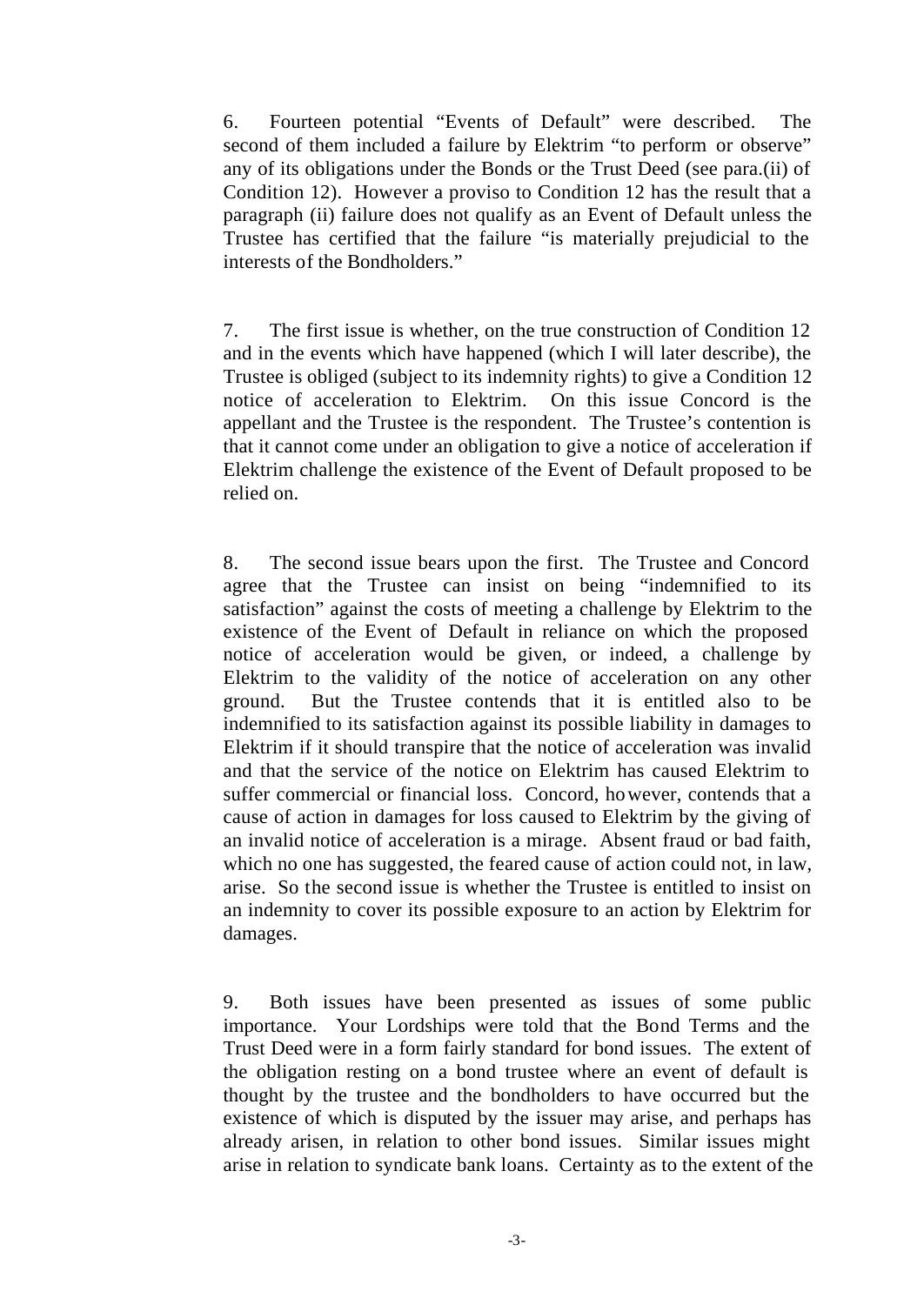rights and obligations of the various participants in these important commercial transactions is highly desirable. I would respectfully agree.

#### *The facts*

10. Neither of the two issues, at least in the present case, is a complex one. The relevant facts have been fully set out both in the judgment at first instance of the Vice-Chancellor, Sir Andrew Morritt, and in the judgment of Jonathan Parker LJ in the Court of Appeal and it is unnecessary for me to do more than refer to the essentials.

11. The importance to the bondholders of the financial substance and stability of Elektrim SA, the guarantor under the Trust Deed of Elektrim Finance's obligations, is obvious. So it is not a matter of surprise that Condition 10(d) of the Bond Terms entitled the Trustee in certain circumstances to require the supervisory board of Elektrim SA to appoint to its management board a person nominated by the holders of not less than 25 per cent in value of the Bonds. Condition 10(d) has elaborate provision as to the status of this nominated director and as to what steps Elektrim SA can take if it considers his performance on the board to be unsatisfactory. It is unnecessary to refer to any details other than an express provision that:

"Material decisions of [Elektrim SA] and all financial decisions relating to amounts exceeding  $E$ 5,000 may only be taken with the consensus of the entire Management Board."

12. Pursuant to Condition 10(d) a Mr Piotr Rymaszewski was nominated by the bondholders and appointed to Elektrim SA's management board. But in June 2003 Elektrim SA suspended Mr Rymaszewski and invited the bondholders to nominate someone else for appointment. The bondholders took the view that Elektrim SA had had no right to suspend Mr Rymaszewski, and that his suspension constituted a breach of the obligations of Elektrim SA under Condition 10(d). The Trustee presumably agreed with this view for it gave notice to Elektrim SA on 24 July 2003 requiring Elektrim SA to remedy the breach. Elektrim SA did not do so and Mr Rymaszewski has remained suspended. Subsequent to Mr Rymaszewski's suspension Elektrim SA entered into transactions that, under Condition 10(d), required the consensus of the whole of the management board. But the suspended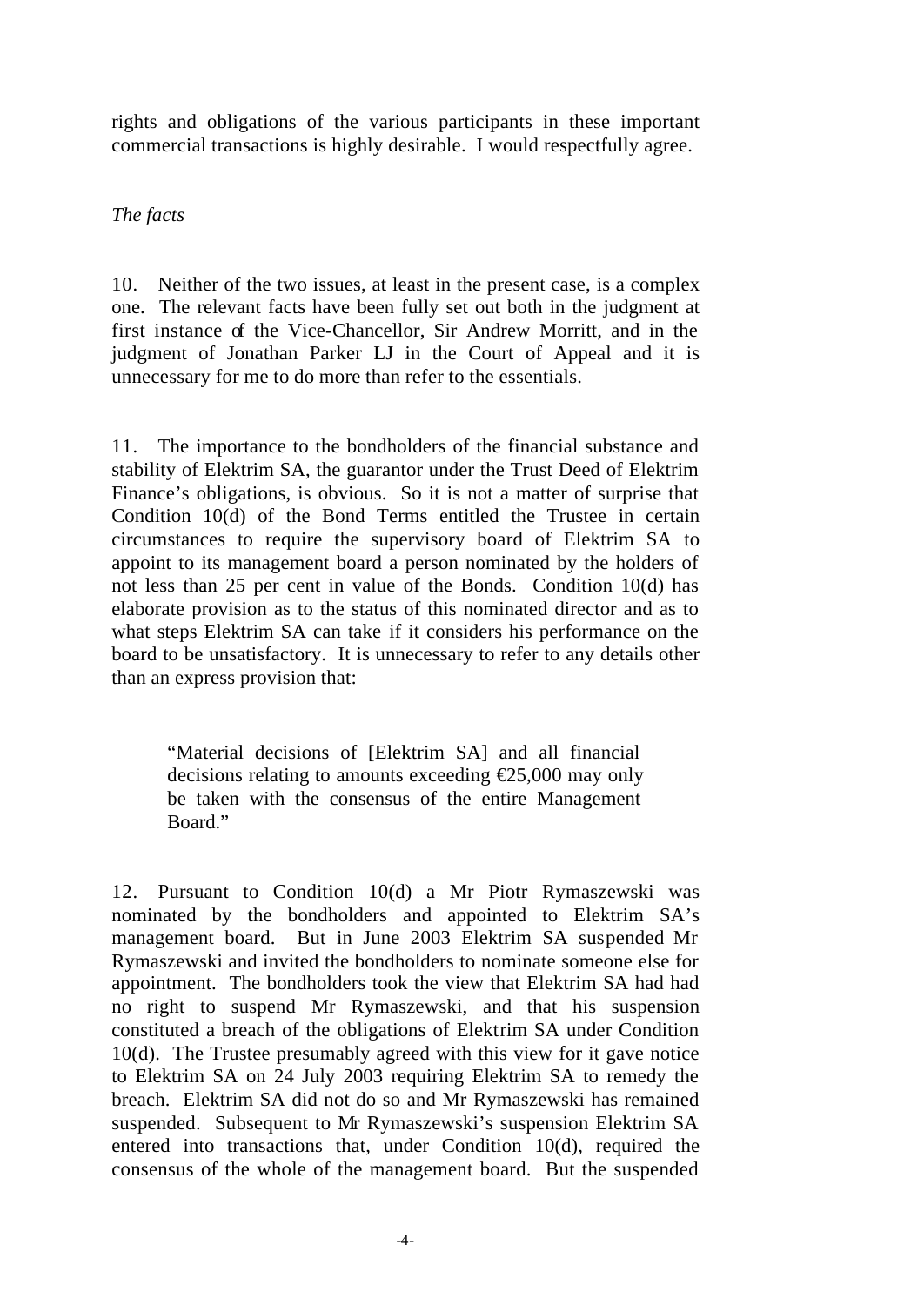Mr Rymaszewski was unable to, and did not, participate in the decisions approving these transactions.

13. It is evident that the Trustee was not sure whether the continued suspension of Mr Rymaszewski from Elektrim's board of management constituted an Event of Default "materially prejudicial" to the interests of the bondholders for Condition 12 purposes. A committee of bondholders, including Concord and representing some 40 per cent in value of the bondholders, contended that it was and that the Trustee should certify an Event of Default. So the Trustee commenced proceedings in the Chancery Division asking for directions and a declaration as to whether it was entitled to certify that the suspension of Mr Rymaszewski was an Event of Default that was materially prejudicial. Three bondholders, one of them Concord, were joined as representative defendants.

14. The Trustee's action was heard by Peter Smith J. He gave judgment on 16 February 2004 and held that the suspension of Mr Rymaszewski was a breach of Condition 10(d) materially prejudicial to the interests of the bondholders and that the Trustee could so certify without the need for any further factual investigation. Peter Smith J made a declaration to that effect. It is important to be clear as to the effect of Peter Smith J's declaration. The declaration settled, as between the Trustee and the bondholders, the question whether the suspension of Mr Rymaszewski was a breach of Condition 10(d), the question whether that breach was an Event of Default within paragraph (ii) of Condition 12 and the question whether that Event of Default was "materially prejudicial to the interests of the bondholders." Peter Smith J's declaration gave an affirmative answer to each of these questions. But on none of these questions did Peter Smith J's declaration bind Elektrim. Elektrim had not been party to the proceedings.

15. On 17 February 2004 the Trustee notified Elektrim that Mr Rymaszewski's suspension constituted a Condition 12(ii) Event of Default and certified that the Event was materially prejudicial to the bondholders. The Trustee was then requested by the holders of more than 30 per cent in value of the Bonds (in due course some 71 per cent in value of bondholders joined in the request) to give Elektrim a Condition 12 notice of acceleration. The Trustee said that before giving such a notice it required to be "indemnified to its satisfaction".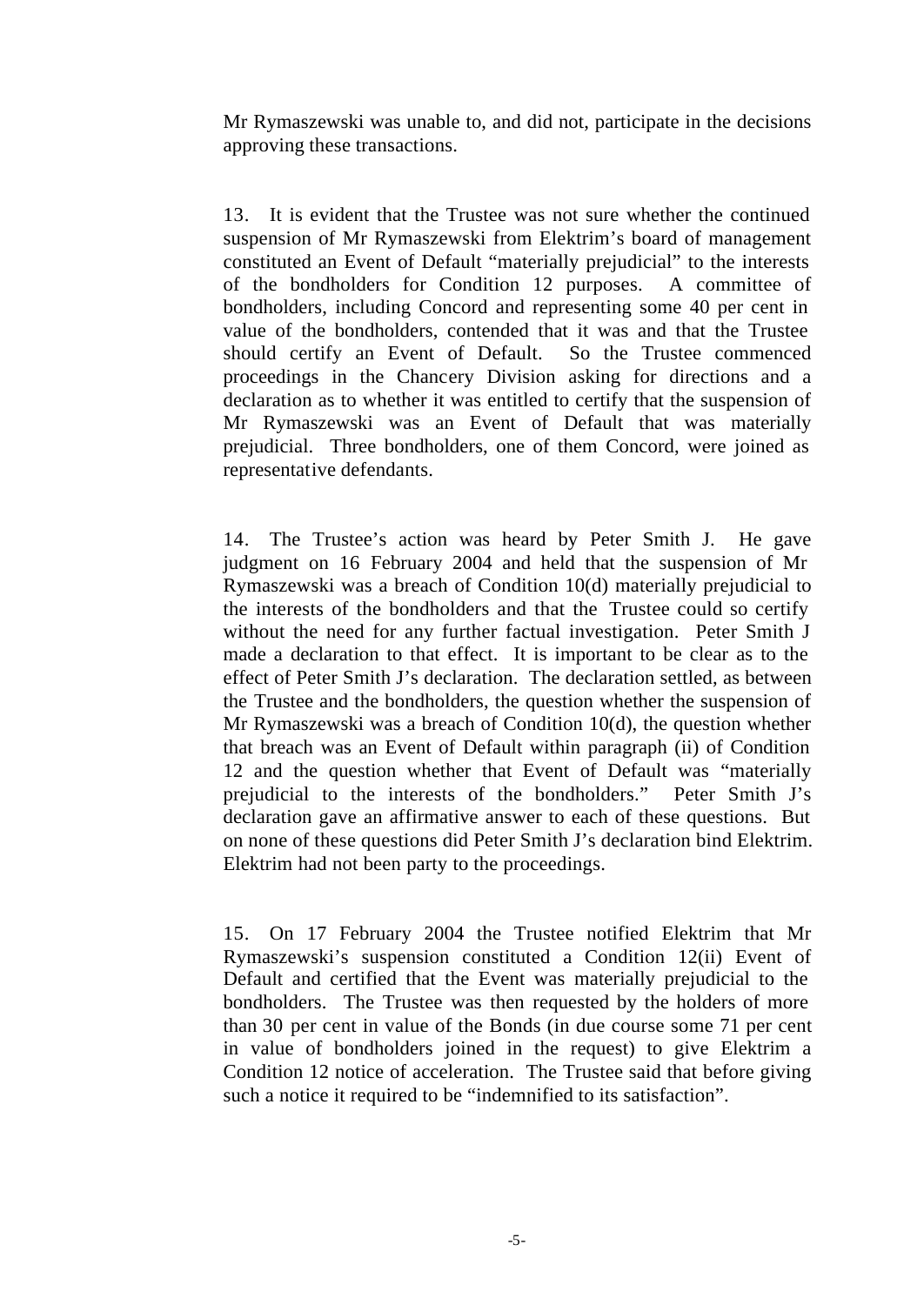16. Discussions between the Trustee and the bondholders about the quantum of the indemnity then followed. While these discussions were taking place Elektrim made clear its contention that there had been no breach of Condition 10(d), and therefore no Event of Default under Condition 12(ii). If there had been no Event of Default the Trustee's certificate about material prejudice was, of course, writ in water and a notice of acceleration would have been invalid. Moreover Elektrim contended, in a letter dated 2 April 2004 from their solicitors to the Trustee, that a notice of acceleration would cause them substantial loss by the effect it would have on third parties with whom they had, or might otherwise have had, financial or commercial dealings. In the face of these contentions the Trustee was unwilling to give notice of acceleration under Condition 12 without first receiving an indemnity against its possible exposure to damages claims by Elektrim for loss caused by the notice. Other points of objection to the indemnity being offered by the bondholders were also taken by the Trustee but these objections were relatively trivial. The sticking point was the Trustee's fear of incurring a damages liability to Elektrim if it gave the notice of acceleration and its consequent insistence on a very substantial indemnity to protect itself against that possible liability. The bondholders were not willing to incur the expense of providing an indemnity against a risk they thought to be grossly exaggerated. In this impasse Concord issued proceedings against the Trustee seeking a declaration that the Trustee was obliged by Condition 12 to give a notice of acceleration.

#### *The decisions in the courts below*

17. In a judgment given on 28 May 2004 the Vice-Chancellor dismissed Concord's application. He held that the Trustee's refusal to accept the limited indemnity the bondholders had offered was not "*Wednesbury* unreasonable." The Vice-Chancellor recorded the Trustee's contention that "Elektrim had an arguable claim against the Trustee for damages for breach of contract in the event of a wrongful acceleration of the bonds which could well amount to an award of €1 billion or thereabouts" (para.38 of the judgment). He then examined that proposition, noted that Elektrim was not bound by Peter Smith J's order and said (at para.41) that it was

" … necessary to consider what level of award might be made against the Trustee in the event of Elektrim successfully alleging that there was m event of default entitling the Trustee to accelerate the bonds."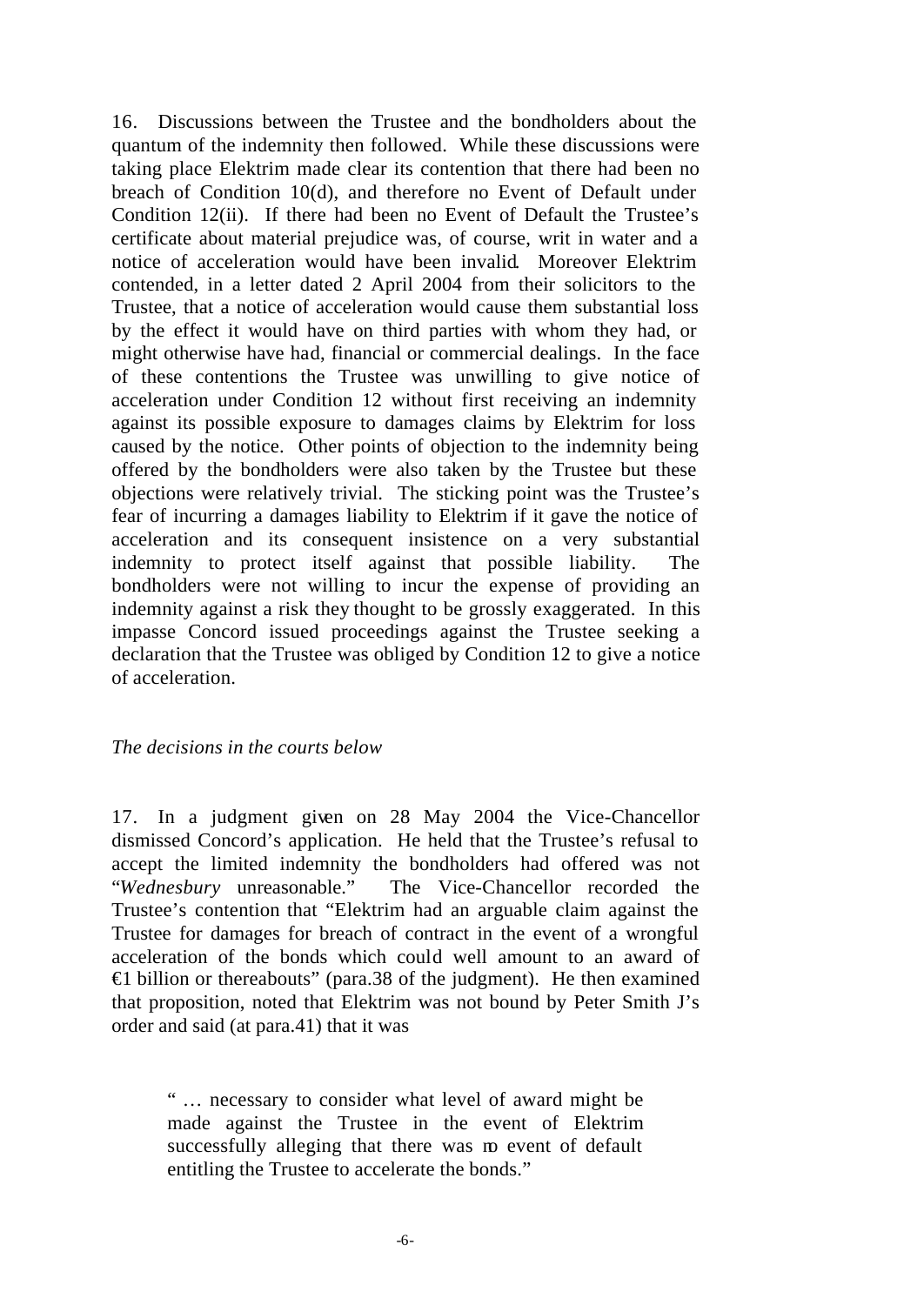He concluded that the loss that might be caused to Elektrim by a wrongful acceleration of the Bonds and be recoverable from the Trustee could be extremely high. He declined to regard as absurd the contention that the potential liability might be in the region of  $\epsilon$  billion and said that "on a worst case scenario a wrongful acceleration could give rise to a claim by Elektrim against the Trustee for damages in the region of €876 million or thereabouts." (para.49). He gave leave to Concord to appeal.

18. In the Court of Appeal judgment was given on 24 July 2004. Peter Gibson LJ and Laddie J both agreed with the judgment given by Jonathan Parker LJ. Jonathan Parker LJ held, first, that in seeking an indemnity in the region of  $\in$  billion the Trustee had fundamentally misconceived the scale of the risk which it would face if it were to give an invalid notice of acceleration. He pointed out that an invalid notice of acceleration would, from a contractual point of view, accelerate nothing. A notice of acceleration where no Event of Default had occurred would be of no contractual effect. It could not, therefore, constitute the basis of an action for breach of contract against the Trustee (paras.75 and 78).

19. The possibility that the giving of an invalid notice of acceleration might give rise to a cause of action in tort had not been raised before the Vice-Chancellor. Before the Court of Appeal Mr Robert Miles QC, counsel for the Trustee, mentioned the possibility of a defamation action by Elektrim (see para.82 of Jonathan Parker LJ's judgment) but did not develop the possibility. Jonathan Parker LJ commented that he was "unable to see what cause of action in tort Elektrim could possibly have against the Trustee in such circumstances." The possibility of a tort action has, however, been developed by Mr Howard QC, counsel for the Trustee before your Lordships. I must deal later with his submissions. They were not put to the Court of Appeal.

20. Notwithstanding that the Court of Appeal wholly discounted the Trustee's professed fears of a liability in damages to Elektrim arising out of an invalid notice of acceleration, the Court of Appeal did not grant Concord the relief it was seeking, namely, a declaration that the Trustee was obliged forthwith to give notice of acceleration under Condition 12. The reason for this was that the Court of Appeal took the view, per Jonathan Parker LJ, that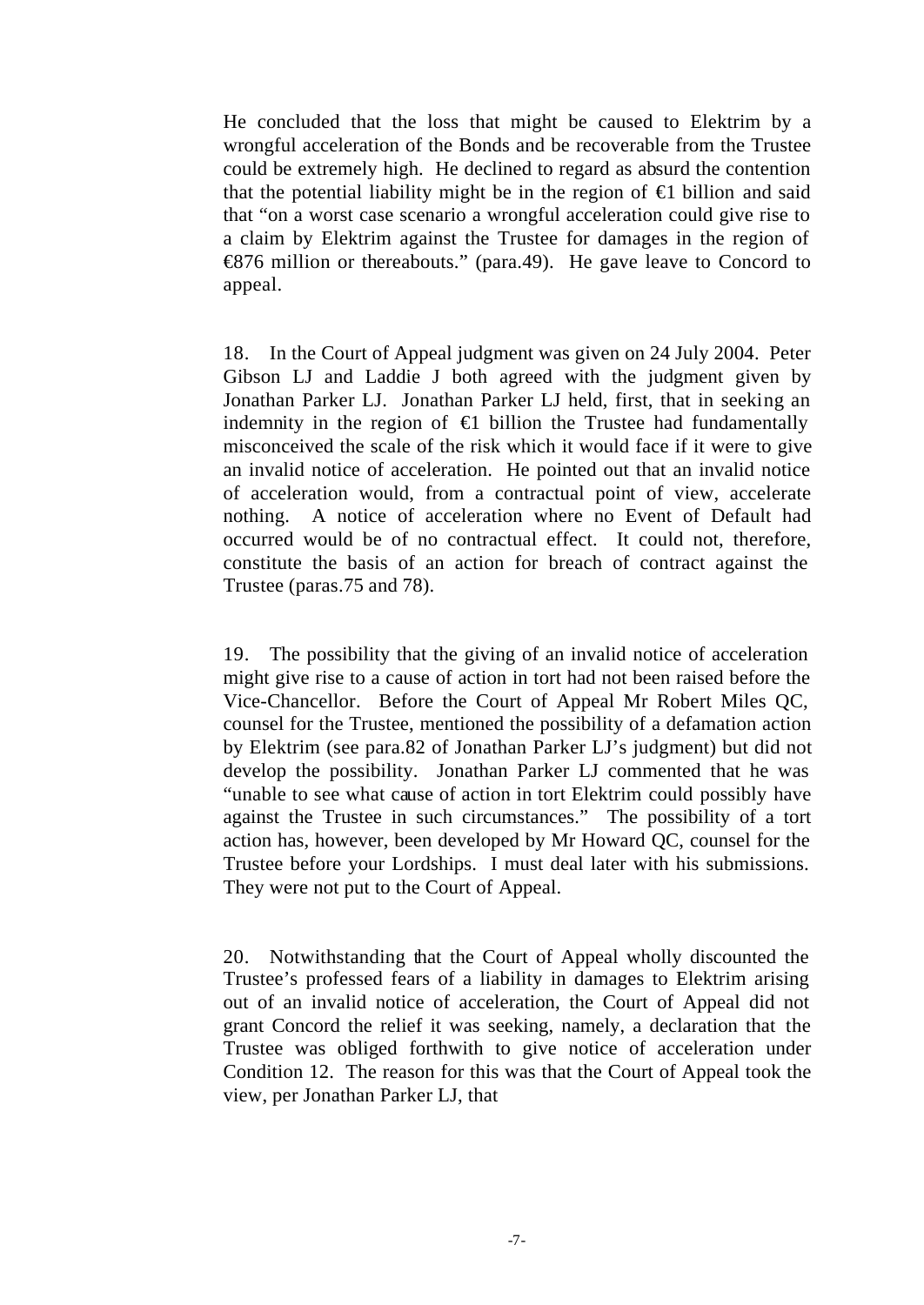" … such a declaration would only be appropriate where it is established that all the conditions prescribed by Condition 12 have been met; in particular, that an 'Event of Default' has occurred" (para.88).

Jonathan Parker LJ held that Elektrim should be given the opportunity to present its arguments to the court in support of its contention that no Event of Default had occurred (para.90). So an order was made that the Trustee, on receiving an appropriate indemnity from the bondholders to cover the costs of the litigation, should commence proceedings, joining Elektrim SA, Elektrim Finance and Concord as defendants, to determine, in effect, whether an acceleration notice given on the footing that the suspension of Mr Rymaszewski was a Condition 12 para.(ii) Event of Default would be a valid notice of acceleration. The order said, also, that until that issue had been determined, the Trustee was not obliged to serve an acceleration notice.

21. In the end, therefore, save as to the costs of the proceedings, the Court of Appeal, by a quite different route, produced exactly the same result as had been produced by the Vice-Chancellor. A notice of acceleration did not have to be served by the Trustee until the issue as to whether Mr Rymaszewski's suspension constituted a Condition 12 para.(ii) Event of Default had been settled as between the Trustee and Elektrim. In these circumstances it is not surprising that both Concord and the Trustee have appealed. Concord challenges the correctness of what appears to have been very much of a postscript, dealt with in paragraphs 88 and 90 of Jonathan Parker LJ's judgment. The Trustee renews its contention, successful before the Vice-Chancellor but unsuccessful before the Court of Appeal, that Elektrim may suffer serious financial loss as a consequence of the service of an invalid notice of acceleration and that Elektrim might have an arguable cause of action in damages to recover that loss from the Trustee.

#### *The first issue: is the Trustee under an obligation to the bondholders to give the notice of acceleration?*

22. This is, as Ms Susan Prevezer QC, counsel for Concord, acknowledged at the outset of her submissions to your Lordships, a very short point of construction of Condition 12 of the Bond Terms. Condition 12 must, of course, be construed in context. It is an integral part of the Trust Deed and there are other provisions of the Trust Deed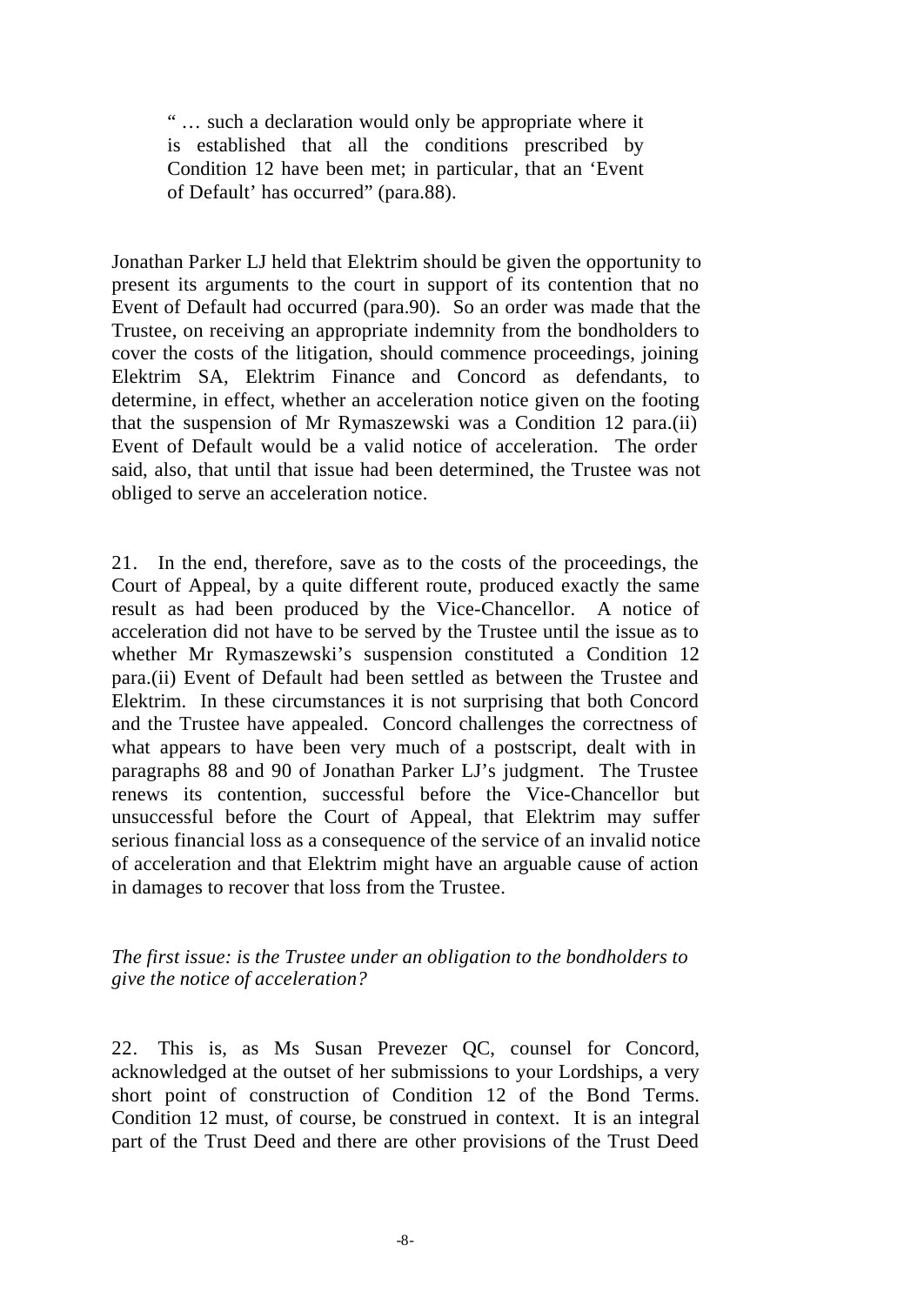to which I should refer in order to enable Condition 12 to be considered in its proper setting.

23. Clause 9.3 of the Trust Deed, part of a section headed "Enforcement", and clauses 10.1 and 10.3 under the heading "Proceedings, Action and Indemnification", place enforcement obligations on the Trustee in much the same terms as are to be found in Condition 12. The issue of construction which has arisen in respect of Condition 12 could arise also in respect of these comparable provisions.

24. The structure of the Trust Deed, including the 2nd Schedule, in relation to action taken by the Trustee to protect or to enforce the bondholders' rights is, first, that the Trustee has broad discretionary powers to take such action, including but not limited to the commencement of legal proceedings, as it thinks fit (see clause 9.1). Secondly, however, the Trustee is placed under an obligation to take action either if so requested in writing by at least 30 per cent in value of the bondholders or if so directed by an Extraordinary Resolution of the bondholders (see para.20 of the 4th Schedule). If the Trustee were to exercise its discretionary power to take action, whether by commencing legal proceedings against Elektrim under clause 9.1 or by giving the direction to the Security Agent referred to in clause 9.3 or by giving Elektrim a notice of acceleration under Condition 12, Elektrim could challenge the action on the ground that an Event of Default, the necessary trigger, had not in fact occurred. It could challenge the validity of the action that had been taken but could not, otherwise than by successfully applying for an interim injunction, prevent the action from being taken in the first place. A request in writing to the Trustee by the requisite number of bondholders or a direction given to the Trustee by an Extraordinary Resolution overrides the Trustee's discretion and obliges the Trustee (subject always to satisfactory indemnities being given) to do that which it would anyway have had the discretionary power to do. The proposition that the mandatory obligation on the Trustee to take the action in question does not arise unless the issuer and/or the guarantor have accepted, or are unable to challenge, the existence of the triggering Event of Default cannot, in my opinion, be right.

25. The wellspring of the Court of Appeal's conclusion that the issue as to the existence of the Event of Default trigger had to be settled as between the Trustee and Elektrim before the Trustee's mandatory obligation to give the acceleration notice could arise was, I think, a feeling of sympathy for Elektrim. Having held that Elektrim would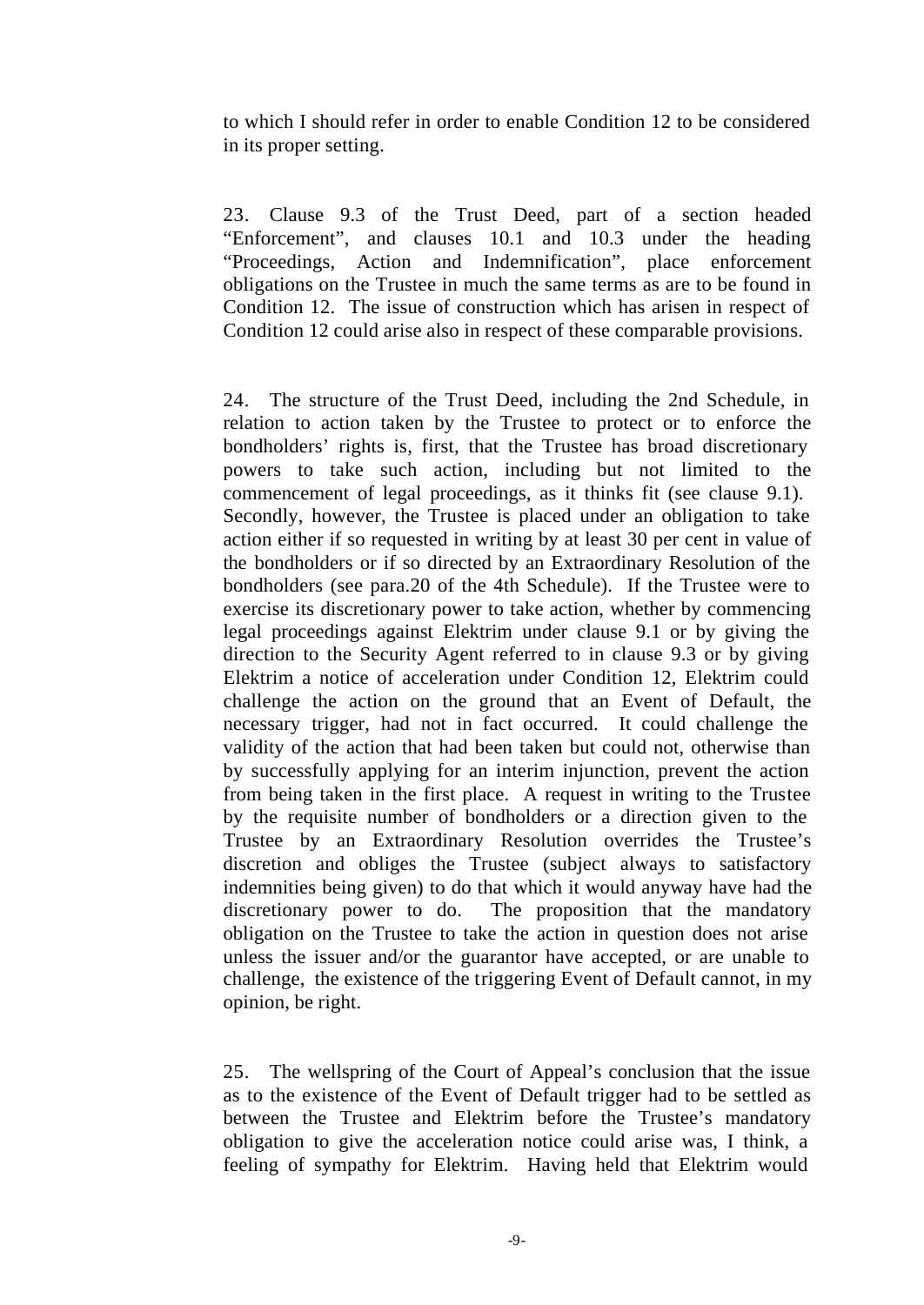have no cause of action against the Trustee to recover loss caused to it by the giving of an invalid notice, Jonathan Parker LJ then moved to the conclusion that the issue as the validity of the notice should be settled before it was given. But this, in my respectful opinion, involved a confusion between two issues. The issue as to whether the Trustee had come under a mandatory obligation to give Elektrim the notice of acceleration was an issue as between the Trustee and the bondholders. The obligation, if it had arisen, would have been owed to the bondholders, not to Elektrim. It would make no difference to Elektrim whether the notice were given by the Trustee because in its discretion it had decided to do so or because it had come under a mandatory obligation to the bondholders to do so.

26. Elektrim's concern is that an invalid notice of acceleration, whether given in the exercise of a discretion or in discharge of a mandatory obligation, should not be given. If the Trustee is proposing to serve a notice of acceleration, an issue may arise between Elektrim and the Trustee as to whether the Trustee should be allowed to do so. That, I repeat, would be an issue between Elektrim and the Trustee. If Elektrim had a reasonably arguable case that the notice would be invalid and that, if given, it might cause Elektrim damage, Elektrim could seek an interim injunction to restrain the giving of the notice until the issue had been settled. If Elektrim could satisfy the court, on the usual balance of convenience grounds, that an interim injunction should be granted, Elektrim could postpone the giving of the notice of acceleration until the issue as to its validity, if given, had been settled. But, in the present case, Elektrim have not sought any such injunction. They have not submitted to judicial scrutiny their contention that the notice, if given, would be invalid and would be likely to cause them serious damage. Instead they have terrified the Trustee into declining to accept the apparently mandatory obligation to the bondholders imposed by Condition 12 and into acting as, in effect, their surrogate in the current proceedings. It is the Trustee that, in these proceedings, has argued the case that, on an application for an interim injunction, Elektrim would have had to have argued.

27. In my opinion, Jonathan Parker LJ fell into error when, at the end of his judgment, he treated the mandatory obligation imposed by Condition 12 as being dependant on the ability of the Trustee to uphold against Elektrim the validity of the proposed notice of acceleration. But the proceedings before Peter Smith J had settled, once and for all as between the bondholders and the Trustee, that a materially prejudicial Event of Default had occurred. It follows that as between the Trustee and the bondholders it was not open to the Trustee to argue that an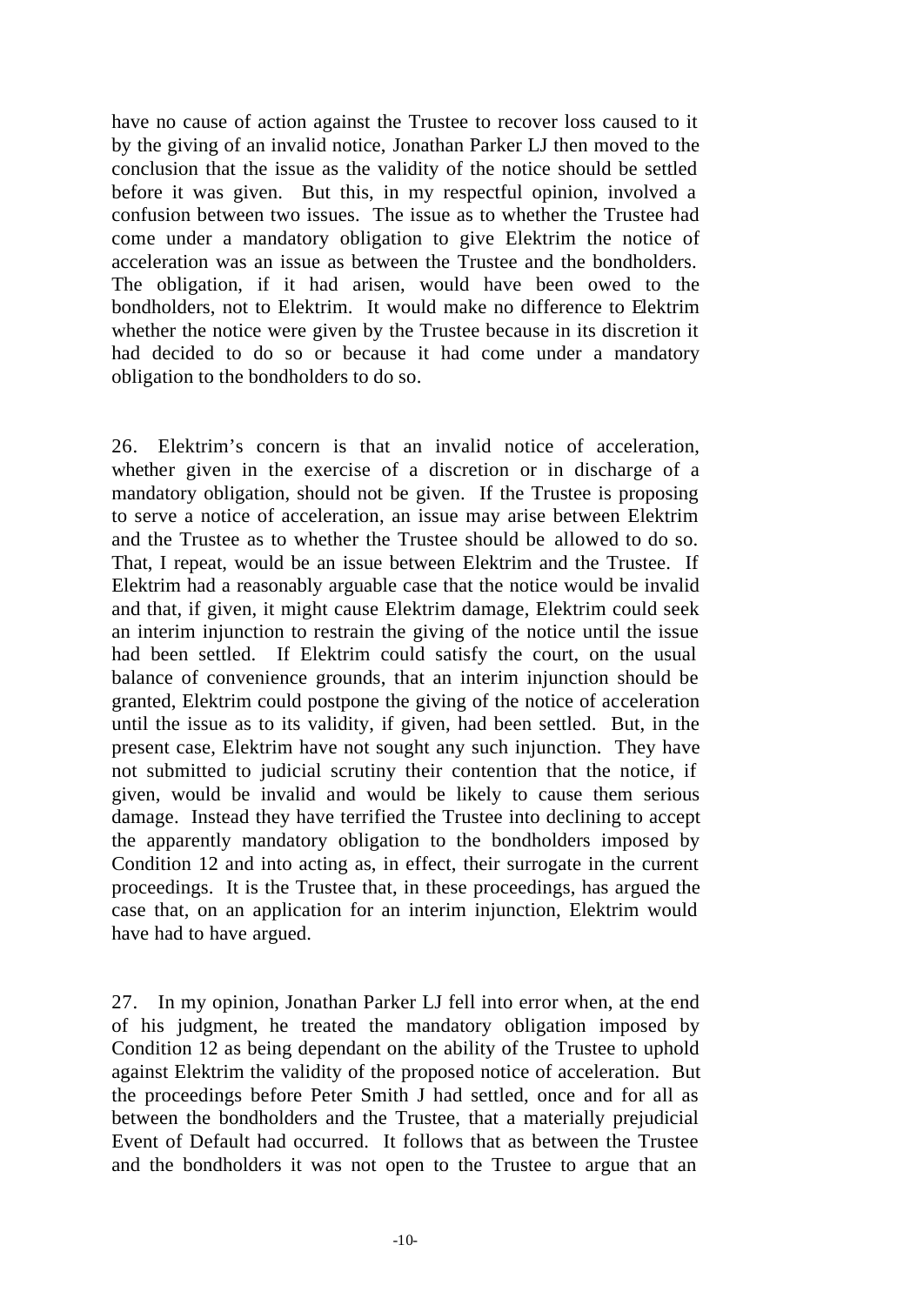Event of Default had not happened, or might not have happened, or that anything more needed to happen before the mandatory obligation on the Trustee, imposed by Condition 12, to give Elektrim the notice of acceleration arose.

28. Any other construction of Condition 12, or, for that matter of clauses 9.3 and 10.3 of the Trust Deed, would make little sense of the indemnity provision. Why would the Trustee need an indemnity before responding to the written request, or to the Extraordinary Resolution, if the Trustee's obligation to take the action in question did not arise until the validity of the proposed action had been accepted by or established against the issuer and/or the guarantor? The reason for the indemnity provision was, surely, in case the issuer or guarantor were to mount a challenge to the proposed action.

29. In my opinion, on the true construction of Condition 12 and once the question whether a materially prejudicial Event of Default had occurred had been settled as between the Trustee and the bondholders and the bondholders had made the requisite written request, the Trustee, subject to the indemnity point, came under a mandatory obligation, owed to the bondholders, to give Elektrim the Condition 12 notice of acceleration. I would accordingly allow Concord's appeal on the first issue and set aside the directions given by the Court of Appeal in paragraphs 2 and 3 of its order of 28 July 2004.

#### *The second issue: what liability can the Trustee reasonably require to be indemnified against?*

30. The second issue is based on four premises: first, that the Trustee will give Elektrim a Condition 12 notice of acceleration in reliance on the suspension of Mr Rymaszewski as an Event of Default and on its own "materially prejudicial" certificate; second, that the notice of acceleration would become public knowledge and that the reaction to it by third parties might lead to Elektrim suffering serious financial or commercial loss; third, that Elektrim challenges the validity of the notice and institutes legal proceedings against the Trustee claiming damages; and, fourth, that Elektrim succeeds in the legal proceedings in establishing against the Trustee the invalidity of the notice.

31. The first premise must be accepted. It is a consequence of the conclusion that the Trustee is under a mandatory obligation owed to the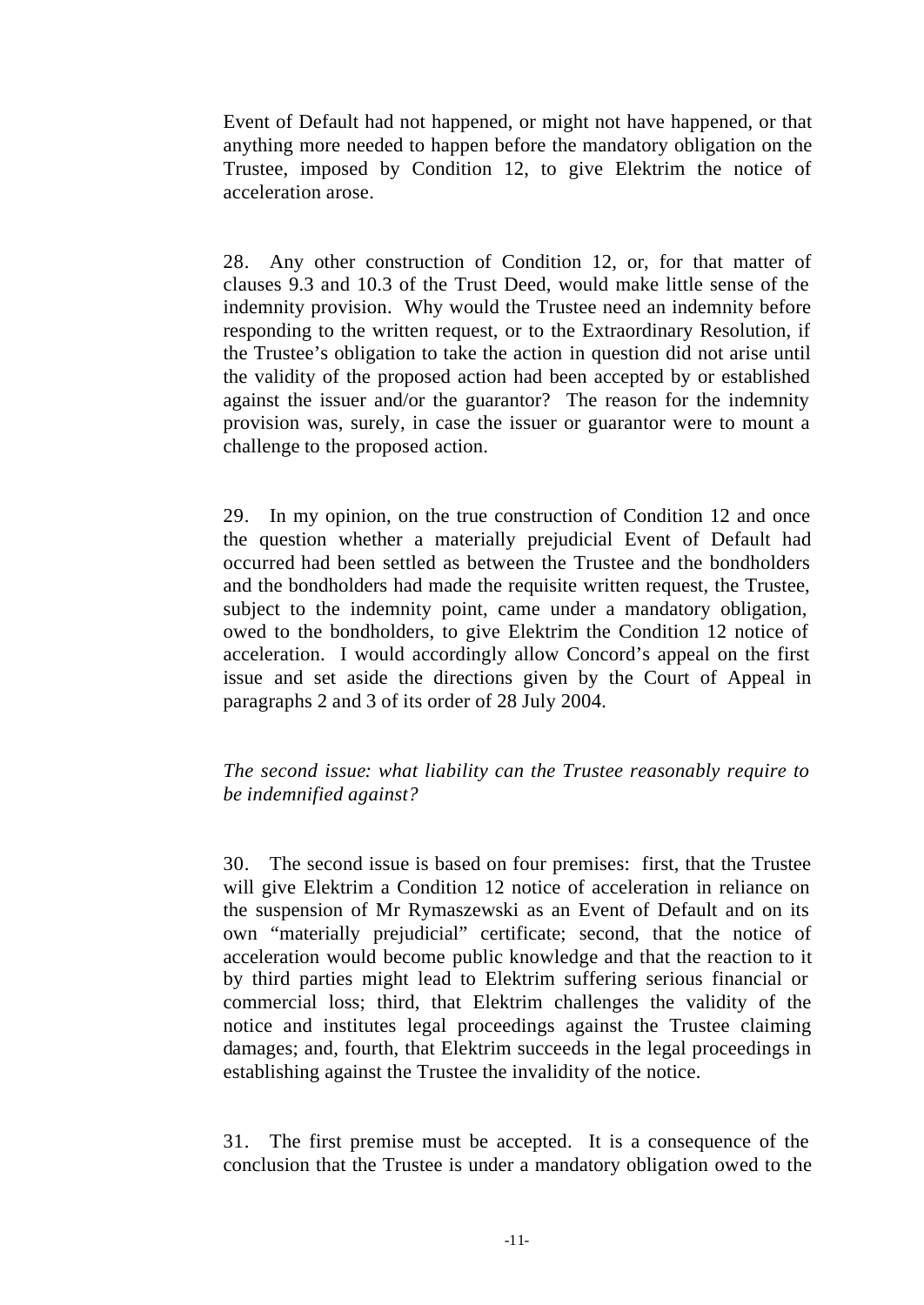bondholders to give the notice. The second premise was accepted by the Vice-Chancellor. He thought the loss suffered by Elektrim as a result of a notice of acceleration might, on a worst case scenario, be as high as €846 million. Jonathan Parker LJ thought that the potential loss was greatly exaggerated (see para.86 of his judgment). In my opinion, your Lordships are not in a position to speculate about this. There are many too many imponderables. I would, for my part, without in any way endorsing the figures that have been suggested, be prepared to accept the second premise as formulated above.

32. The third premise must be accepted. Indeed, on 7 January 2005 Elektrim served on the Trustee a Notice of Arbitration that (a) challenged the Trustee's declaration that the suspension of Mr Rymaszewski, as well as certain other subsequent events, constituted Events of Default; (b) claimed a declaration that the Trustee was not entitled to accelerate the Bonds on the basis of any of these alleged Events of Default; and (c) claimed damages in respect of, among other things, the Trustee's declarations of Events of Default.

33. As to the fourth premise, your Lordships have no means of judging, any more than had the Vice-Chancellor or the Court of Appeal, the extent of the risk that a tribunal of fact, whether a court or an arbitrator, might disagree with the conclusions of Peter Smith J and hold that the suspension of Mr Rymaszewski did not constitute an Event of Default and that a valid notice of acceleration in reliance on the suspension as an Event of Default could not be given. The Trustee is entitled under Condition 12 to be "indemnified to its satisfaction" before it gives the notice of acceleration and, unless it is certain that a challenge by Elektrim to the validity of the notice would fail, the Trustee is entitled to be indemnified on the footing that the challenge might succeed. I would, therefore, be prepared to accept the fourth premise.

34. The issue, however, is what, on a worst case scenario, the consequence of a successful challenge by Elektrim to the notice of acceleration might be. It is common ground that the Trustee is entitled to an indemnity at least sufficient to cover the legal costs incurred by the Trustee in an unsuccessful defence of the notice. Your Lordships have not been addressed as to the sufficiency for that purpose of the indemnity that has already been offered by Concord. The critical issue is whether the Trustee is at risk not simply of incurring a liability in costs but also of a liability to Elektrim in damages for loss caused by the giving of an invalid notice. It is, or should be, common ground that the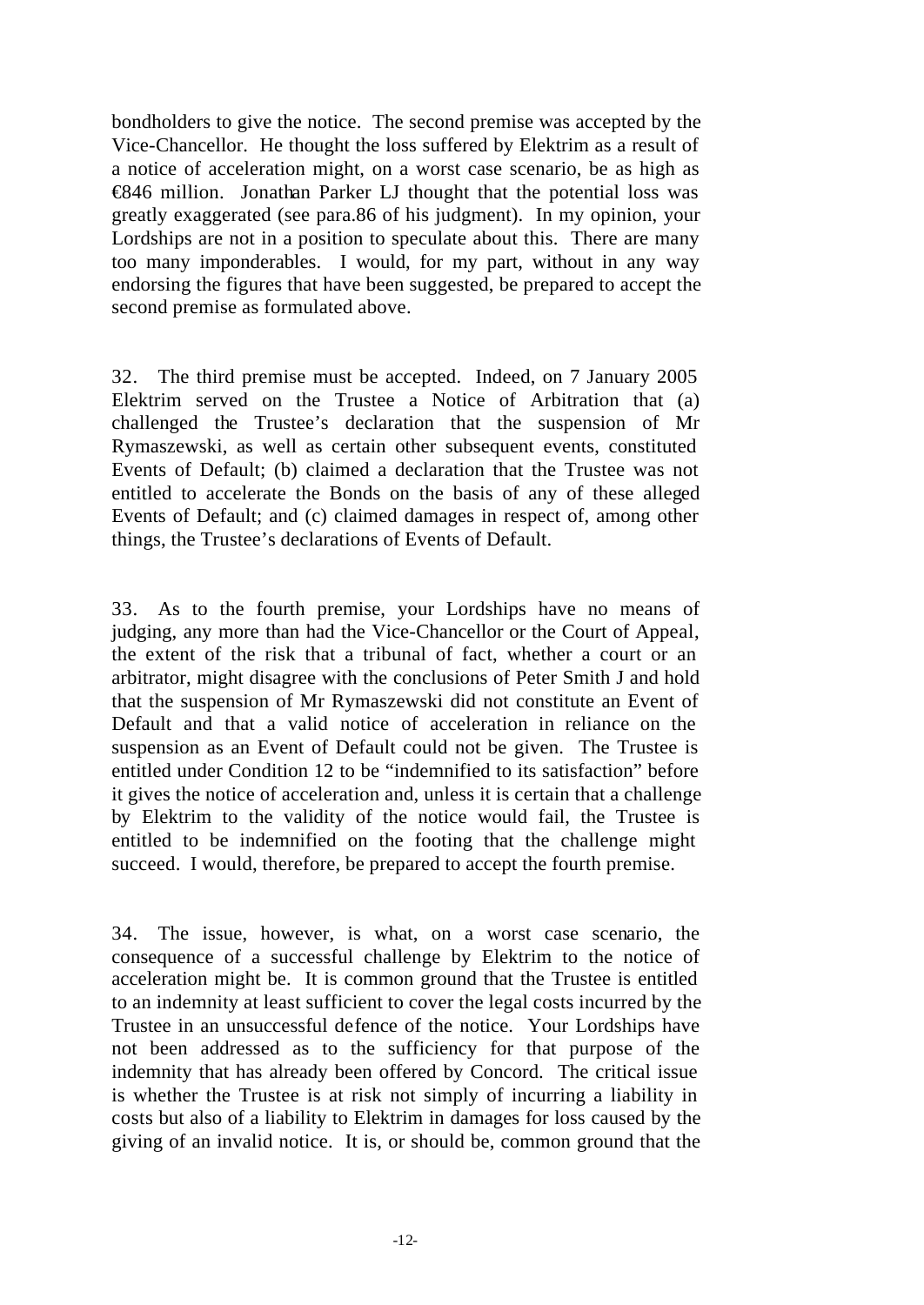Trustee cannot reasonably insist on an indemnity to cover the latter risk unless the risk is more than a merely fanciful one.

35. The Trustee's printed case, expanded upon by Mr Howard in his submissions to your Lordships, identified four possible causes of action in damages that might face the Trustee. These were:

- (i) breach of an express or implied term of the contract;
- (ii) breach of a tortious duty of care;
- (iii) conspiring with the bondholders to cause Elektrim injury by unlawful means; and
- (iv) interfering by unlawful means with Elektrim's business.

I must deal with each of these suggested causes of action in turn but in relation to each it is necessary to keep in mind that the Trustee does not have to, and does not, contend that the cause of action would lie. The Trustee simply contends that it is reasonably arguable that the cause of action might lie. I agree that that is the correct approach.

36. *Breach of contract:* The act that would have to constitute the breach of contract is the giving of an invalid notice of acceleration, or, perhaps, having regard to the claims apparently made in the arbitration, the unjustified assertion of the occurrence of an Event of Default. There is nowhere in the Trust Deed any express undertaking by the Trustee not to do either of those things. So a suitable implied term would have to be read into the Trust Deed.

37. Various tests for the implication of terms into a contract have been formulated in various well-known cases. In particular, a term will be implied if it is necessary to give business efficacy to the contract (*The Moorcock* [1889] 14 PD 64 at 68). The proposed implied term cannot satisfy this test. The Trust Deed works perfectly well without the implied term. It is open to Elektrim to challenge the existence of an alleged Event of Default or the validity of a notice of acceleration. If the challenge succeeds neither the alleged Event nor the invalid notice will be of any contractual significance. I am in respectful and complete agreement with Jonathan Parker LJ on this point (see para.71 of his judgment). The implied term is not necessary to give business efficacy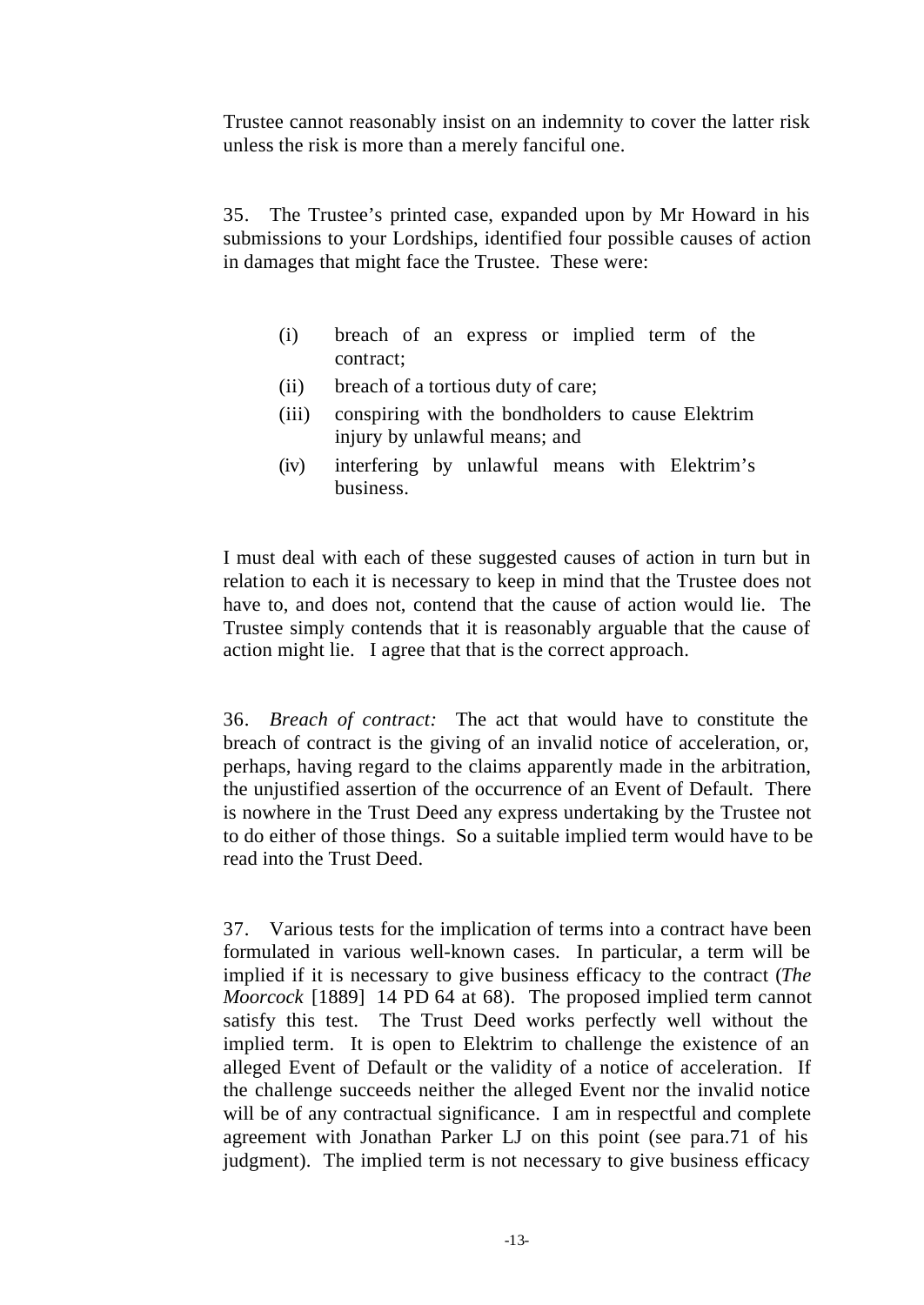to the Trust Deed. Nor are any of the other tests that have from time to time been formulated for the implication of terms into a contract any more apt. In my opinion, it is not reasonably arguable that the unjustified assertion by the Trustee of an Event of Default or the giving by the Trustee of an invalid notice of acceleration exposes the Trustee to the risk of being found liable in damages for breach of contract.

38. *Negligence:* The relationship between Elektrim and the Trustee is a contractual one. If there is no contractual duty of care owed by the Trustee to Elektrim in relation to the assertion of an Event of Default or the giving of a notice of acceleration, and in my opinion there is not, I find it very difficult to understand how it could be arguable that the Trustee owed a tortious duty of care. But, in any event, an action against the Trustee for damages based on a breach by the Trustee of a tortious duty of care would, in my opinion, be hopeless. Peter Smith J held that the suspension of Mr Rymaszewski was a breach of Condition 10(d) that was "materially prejudicial" and that the Trustee was entitled to certify to that effect "without any further enquiry or investigation". The Trustee did so. The Trustee's obligation to give the notice of acceleration thereupon (subject to the indemnity point) arose. In these circumstances it is not remotely arguable that the Trustee's actions in declaring there had been an Event of Default and giving the notice of acceleration could be categorised as negligent.

39. *Conspiracy to cause Elektrim injury by unlawful means.* This tort was not raised in either of the courts below as a possible vehicle for a damages claim by Elektrim against the Trustee. Your Lordships do not, therefore, have the advantage of knowing what the Court of Appeal would have thought about the proposition. In my opinion, however, the possibility of the Trustee being found liable in damages in a conspiracy action can properly be described as fanciful. First, the tort of conspiracy requires proof of an intention to cause injury to the victim. No such intention could be suggested here. It is evident that the Trustee's concern has been to discharge its obligations to the bondholders. It went to Peter Smith J to elucidate what the extent of its obligations were. To categorise its conduct in following through the conclusions of Peter Smith J as conduct done with the intention of causing injury to Elektrim seems to me grotesque. Moreover, there is the problem of "unlawful means". What are the "unlawful means" that the Trustee will have employed? Mr Howard's answer is that the giving of an invalid notice of acceleration might be held to constitute "unlawful means" notwithstanding a *bona fide* belief by the Trustee in the validity of the notice. This proposition, too, I would reject as unarguable. A landlord, in the *bona fide* belief that his tenant has committed a breach of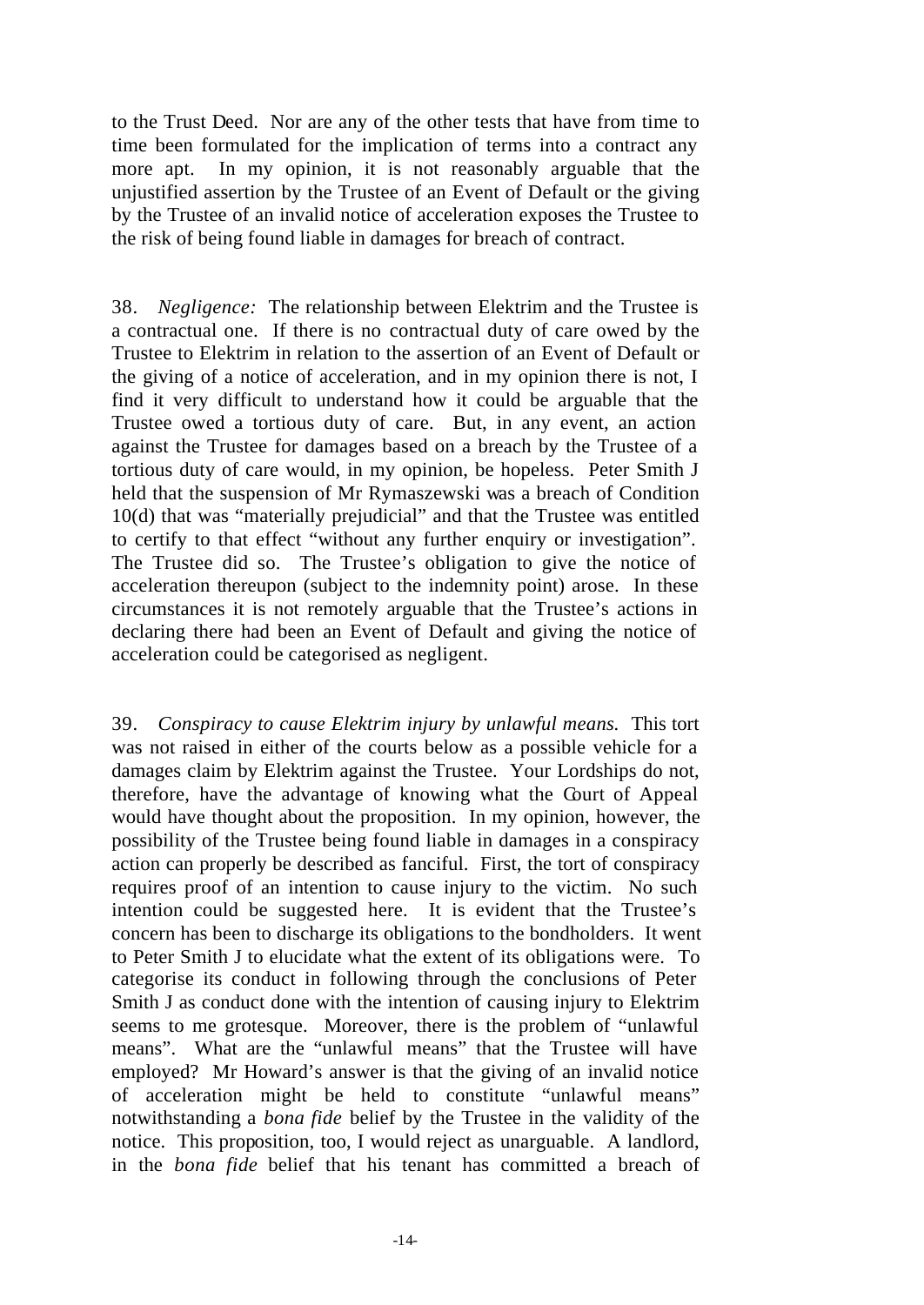covenant, may give notice to the tenant to remedy the believed breach and, if the notice is not complied with, may serve a forfeiture notice and institute proceedings for possession. The tenant can challenge the forfeiture and deny that any breach of covenant has occurred. This challenge may succeed. But I have never heard it suggested that the *bona fide* giving of the invalid notice could, without more, found a cause of action against the landlord for one of the economic torts. I would reject as unarguable the contention that Elektrim could get off the ground a claim for damages against the Trustee based on the conspiracy tort.

40. *Interference by unlawful means with Elektrim's business:* The objections to this tort are much the same as those I have referred to when considering the conspiracy tort. The giving by the Trustee of a notice of acceleration believed by the Trustee to be valid could not, in my opinion, constitute unlawful means. An invalid notice to quit served by a landlord in the *bona fide* belief that it is valid does not, in my opinion, expose the landlord to a cause of action in tort for interference by unlawful means with the tenant's business. Nor here.

41. Mr Howard's written Case (para.80) placed reliance on statements to the contrary which he said were to be found in leading textbooks on banking law.

(1) Paragraph 3404 of *Butterworths Encyclopedia of Banking Law* is headed "Wrongful acceleration and cancellation". The text reads

> "Where the bank wrongfully cancels a facility, the bank may be liable in damages … The borrower may ignore the acceleration. However, if the acceleration is public, the bank may be liable for substantial damages …"

This passage does not assist. It is dealing with a case where the bank had entered into a contractual commitment to allow a certain level of borrowing. If, in breach of that commitment, the bank withdraws the facility the bank is, of course, at risk of liability in damages for breach of contract.

(2) Chapter 11 of *Commercial Law and Commercial Practice* (2003) discusses Material Adverse Change Clauses (MAC clauses). The author, Professor Richard Hooley, refers at page 307 to the situation in which an MAC clause is invalidly invoked: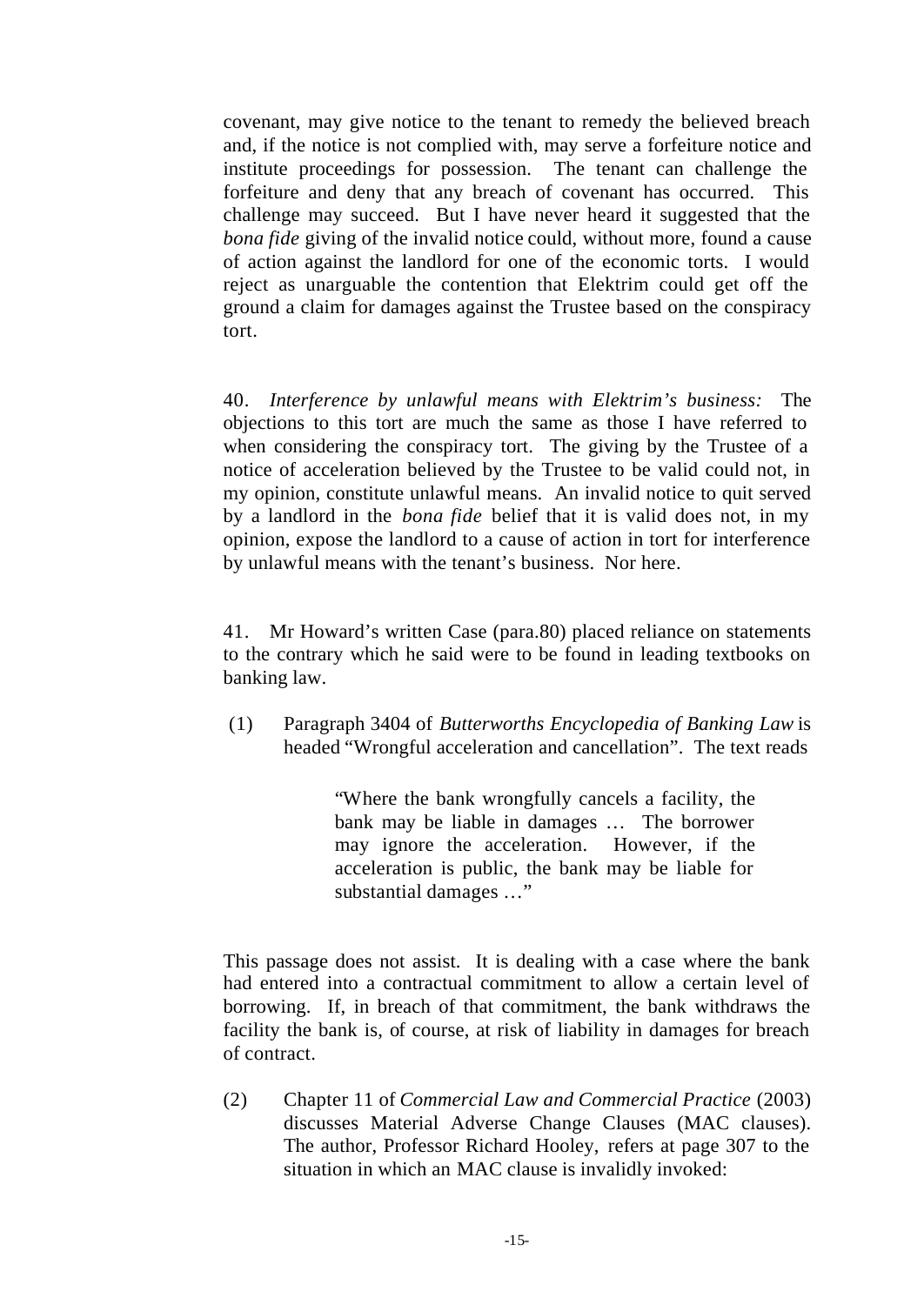"What if the bank relied on the MAC clause, refused to lend or declared an event of default, and was later held to have got it wrong?"

At page 327, Professor Hooley makes this comment:

"… the Bank may rely on the MAC clause to declare an event of default, terminate its commitment to make further advances and accelerate repayment of the loan. In each case, should the bank get it wrong, and find itself in breach of the loan agreement, it will be liable to the borrower for such damages as are necessary to put the borrower in the position that it would have been in if the advance had been made or continued within the terms of the agreement. There is a risk that substantial damages may be awarded against the bank."

Just so. The author is speaking of a contractual liability where the acceleration, the withdrawal of the facility, deprives the bank's customer of a borrowing facility to which the customer has a contractual entitlement. This goes nowhere towards establishing a tortious liability.

(3) Finally, reference is made to the International Law Financial Review (1998) where the following passages are to be found:

> "The MAC event of default can have more serious consequences for a borrower, because it permits lenders to terminate lending commitments permanently and to accelerate the maturity of loans" (p 17)

and

"For the lenders, an incorrect determination under some circumstances could result in a large damage award" (p 19)

Here, too, it is clear that the author is referring to a damages award for breach of a contractual lending commitment.

42. None of these academic authorities advances the Trustee's case that it is at risk of a successful tort claim by Elektrim. Indeed the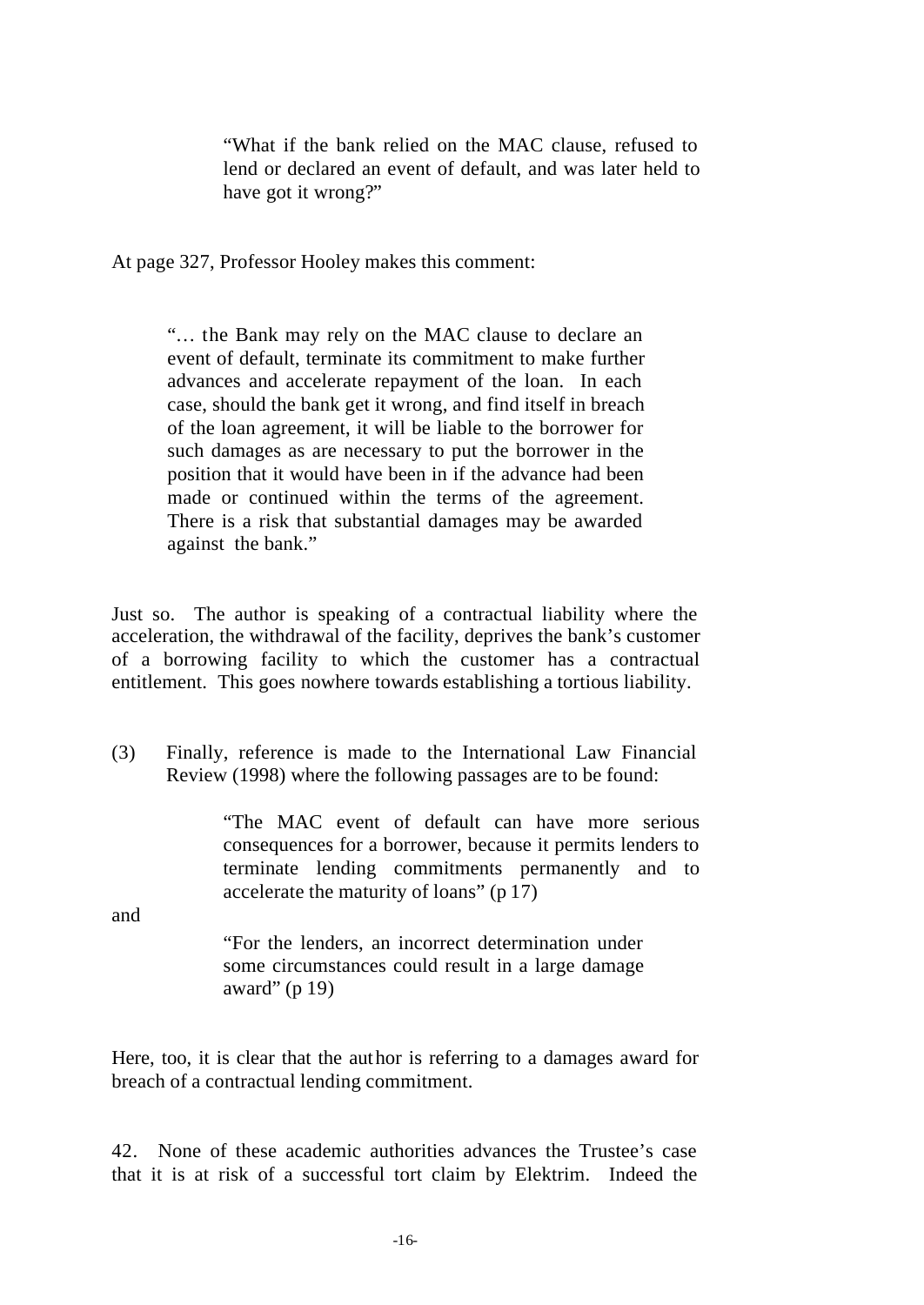reverse is the case. If any of the learned authors had thought that the invalid invocation of an MAC clause might give rise to a tortious claim in damages by the borrower against the bank, or other lender, it is to be expected that there would have been some mention of such a claim. But there is none.

43. In my opinion, it is not reasonably arguable that the giving by the Trustee of a Condition 12 notice of acceleration based upon the Event of Default held by Peter Smith J to have been constituted by the suspension of Mr Rymaszewski could give rise to a tortious cause of action in damages by Elektrim against the Trustee. I would, therefore, dismiss the Trustee's cross-appeal.

44. In considering the possibilities of a tortious claim in damages by Elektrim against the Trustee I have been assuming that the proper law of the tort would be English law. This seems to me a realistic assumption for clause 29.1 of the Trust Deed and Condition 19 of Bond Terms say that the Trust Deed and the Bonds are governed by English law. It was suggested by Mr Howard, rather faintly I think, that a tort claim might be governed by the law of a foreign country in which Elektrim had suffered the damage. He had Poland particularly in mind as Elektrim SA and Elektrim Finance are Polish companies and carry on business in Poland. Mr Howard said that the civil liability of the Trustee to Elektrim under the Polish law of tort might be quite different from its liability, or non-liability, under English law and suggested that it was reasonable for the Trustee to seek an indemnity against the uncertainties of an action brought against it in Poland. The Trustee's fear of liability under the law of Poland, or some other foreign law, was not mentioned at all in the courts below. No evidence at all was adduced as to the causes of action in damages that might under Polish law or any other foreign law be available to Elektrim. I quite accept that the Trustee could not be expected to show that a cause of action in damages under some identified foreign law would clearly lie but it could at least be expected to show sufficient differences between the foreign law and English law to give some substance to the expressed fear that such a cause of action might lie. In the circumstances, and in the absence of any evidence to the contrary, your Lordships are, in my opinion, bound to presume that there is no significant difference for present purposes between the law of Poland, or the law of any other country in which Elektrim might suffer damage, and the law of England.

45. In the result I would allow Concord's appeal, set aside paragraphs 2 to 4 of the order of the Court of Appeal and declare that the Trustee